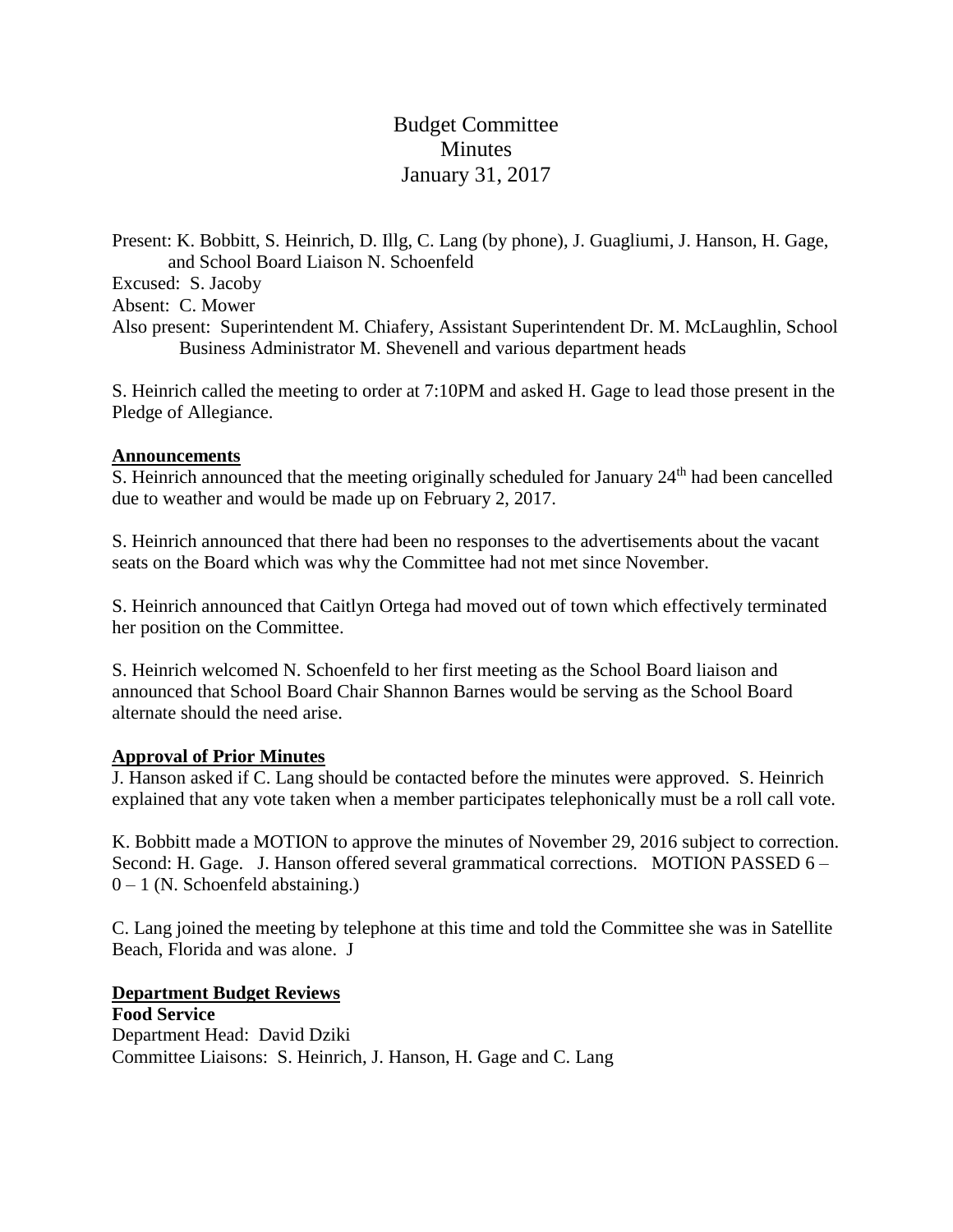S. Heinrich said the Food Service Department is a self-supporting fund. He said the Department has to follow a variety of federal regulations regarding foods served. He indicated the major purchase proposed in the budget was four specialty tables for the different kitchens. J. Hanson said that the proposed budget also includes counter tops to hold chilled foods. Otherwise, he said the budget was basically flat.

D. Dziki told the Committee that the cost of lunches was \$2.50 at the elementary schools and \$2.75 at the middle and high schools. He said the Department also offers a premium meal at the high school for \$3.25. D.Dziki said the last time lunch prices were increased was three years ago due to a new federal law that the average cost of lunches has to be greater than the free or reduced reimbursement rate. He said the District may need to increase lunch prices for 2018-19 school year. Increasing the cost of lunches does not affect the appropriation, but it may increase revenue; however, higher costs may mean that fewer students buy lunch. In addition, by law, any excess Food Service revenue stays with the food service program and must be used for the food service program.

Discussion included the following

- There are federal guidelines regarding the foods that the program offers which cover such issues as use of whole grains, smart snacks, calorie count limits, sodium levels and amounts of fruits and vegetables that must be served.
- The purchase last year of a newer van to be used in food delivery has resulted in a reduction in the amount proposed for vehicle repair. The amount budgeted does cover inspection costs.

# **Special Services**

Department Head: John Fabrizio Committee Liaisons: D. Illg, N. Schoenfeld, H. Gage

J. Fabrizio told the Committee that the proposed 2017-18 budget was up 3.5 percent. He said the Special Services budget is built based on specific student needs and following federal laws that require a free and appropriate education in the least restrictive environment. He said that some student are educated in Merrimack schools, some have out of district placement and some have residential placements – but the decisions about placement and programming are made by the IEP teams. He indicated that funds are being proposed for the fourth of a five year plan to to install split air systems to control room temperature for students with temperature issues. He said that in the past portable units had been used to meet this need, but these units require a lot of maintenance, are not hooked up to temperature regulatory systems and are not efficient. He noted that annual special education costs per school fluctuate as students move through the different schools. He also said that there were funds to replace the ten year old van that is used to provide transportation to job sites for students in the high school transition program.

D. Illg told the Committee that one of the difficult things about the Special Education budget is predicting future student needs. In addition, he said that the district is now required to provide equal access to extracurricular activities for special education students, so there are some new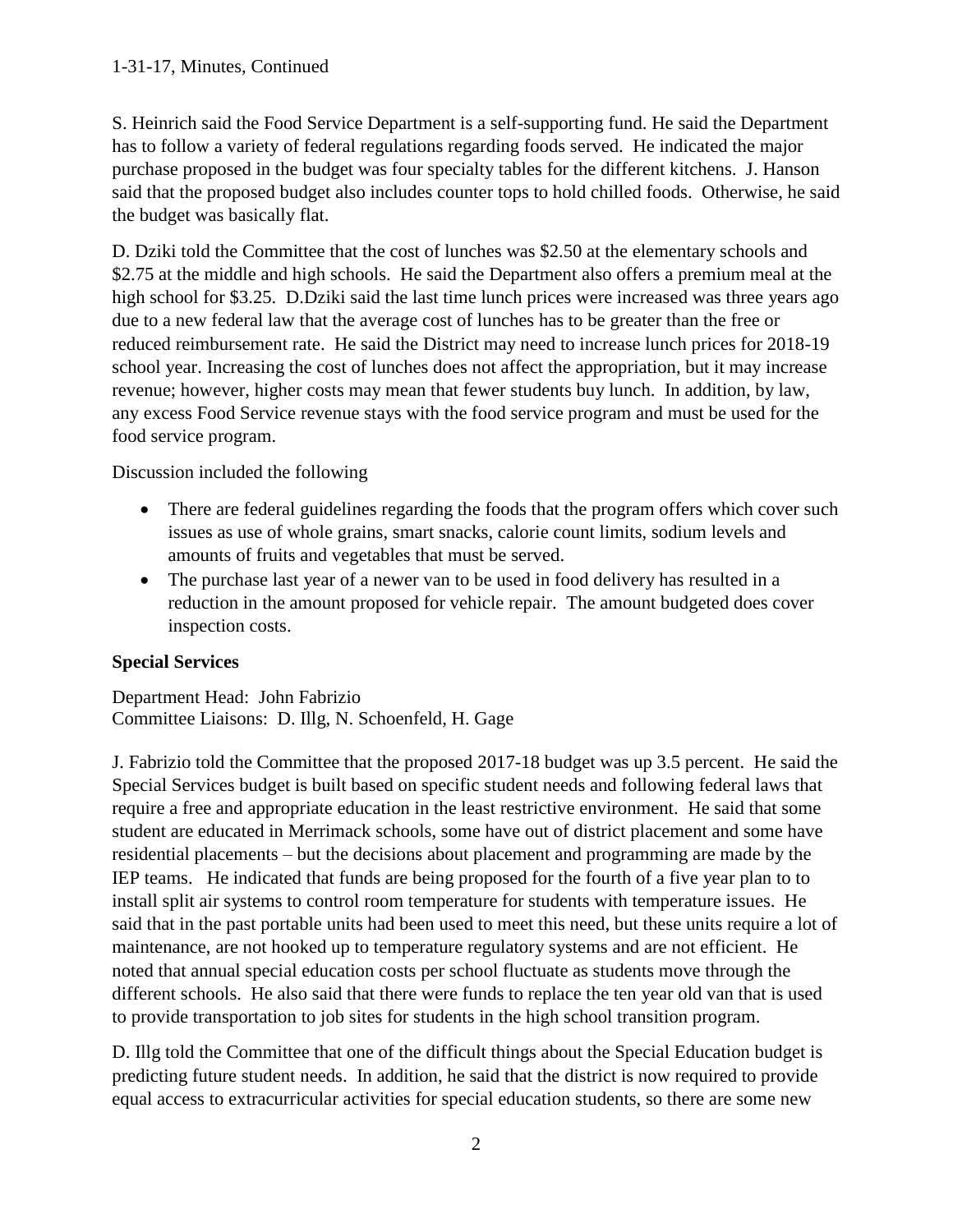budget lines to provide personnel to support students during after school activities. He also said that the state and federal government do not always provide 100% of the funding they are expected to provide.

Discussion included the following:

• The District has a partnership program for autism students that is housed at Reeds Ferry School. As a result, this school has more para-educators that other schools.

## **Library/Media Services**

Department Head: N. Rose Committee Liaisons: J. Hanson, S. Heinrich and C. Lang.

J. Hanson reported that the proposed budget was basically flat. He said the driving costs in the budget are software licenses and several items that were deferred when the default budget passed. He said the Department had prioritized purchases under the default budget to keep current on research items, but had cut back on some databases. He said the proposed budget included additional equipment and more interactive technology items

N. Rose told the Committee that the proposed budget includes funding as indicated in the C.I.P toward getting projectors in every educational space and replacing infrastructure. She said a side benefit of newer equipment was reduced support and repair costs. Discussion included the following:

- Areas impacted by passage of the default budget included staff periodicals and reluctant reader materials. Purchase of computers was not impacted.
- Having 2 technicians for 1700 computers is way below industry standard, but the Department is making it work. If more technology is added, there will be a need for additional staff and more training.
- Costs for new computers have gone down.

## **Maintenance**

Tom Tousseau, and Business Administrator M. Shevenell Committee Liaisons: J. Guagliumi, K. Bobbitt, N. Schoenfeld and S. Heinrich.

J. Guagliumi reported that this Department works hard to repair and maintain the District facilities and equipment. He indicated that the budget contains replacement of the HVAC/heat wheel at the high school that was deferred when the default budget passed. He said the unit is rusting from the inside out and can't be deferred any longer. He said the roof replacement proposed for Thorntons Ferry School is part of the roof replacement plan. He noted that over 47% of the school roofs are out of warranty but that the replacement roofs will have 35 year warranties which will help the District plan and save for future roof replacement. He said the Maintenance Department has a solid plan to help project gas, oil and water needs and costs. He noted that the budget line for track repairs is down because the District has a new track.

T. Tousseau deferred comment to M. Shevenell who gave a Power Point presentation on some major projects there are included in the proposed budget. The presentation covered the replacing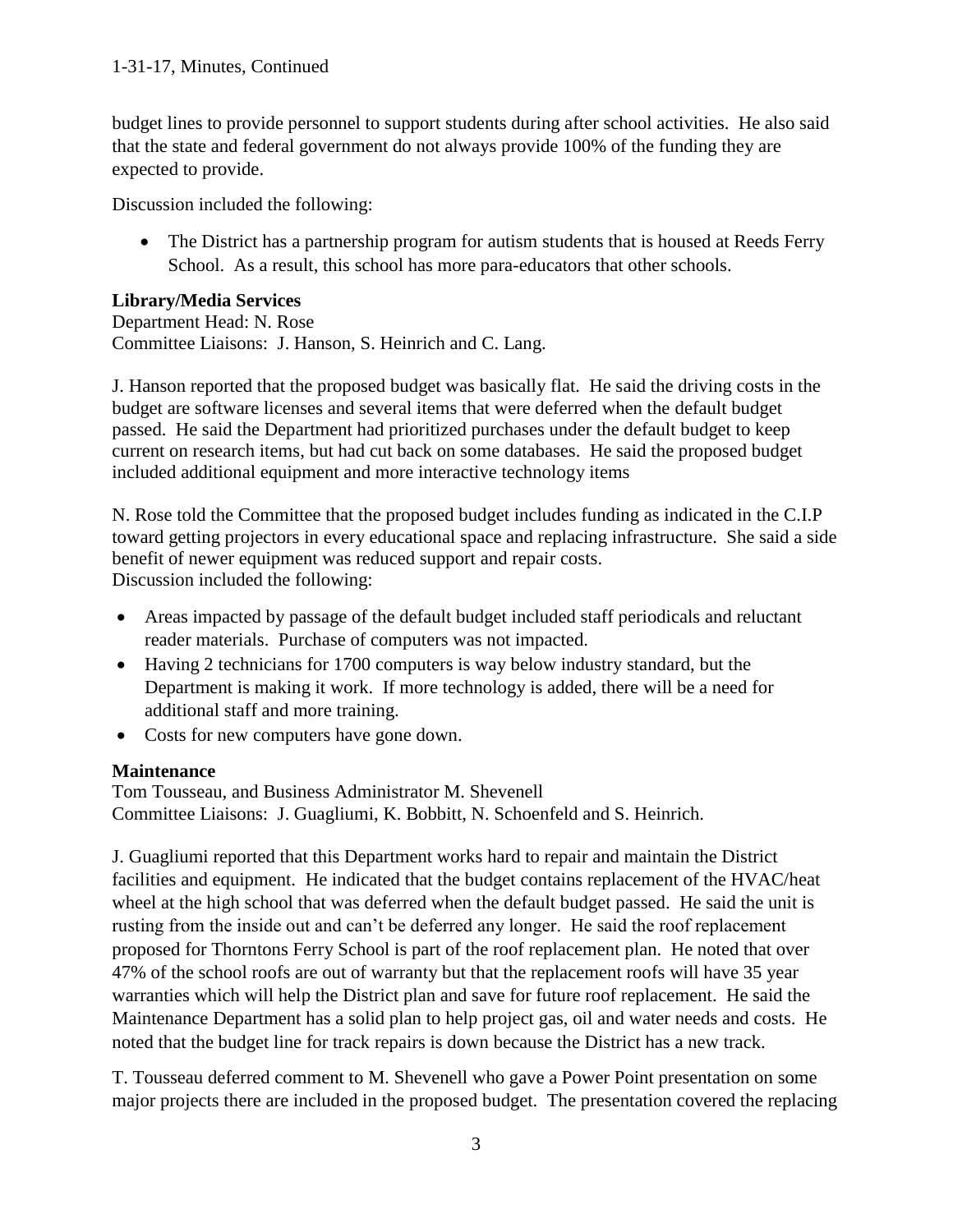the HVAC/heat wheel at the high school, replacing sections of the roof at Thorntons Ferry School, re-surfacing the bus loop and a portion of the sidewalk near the main entrance at the high school and replacing the sidewalk at the middle school. Some of the project are in the proposed maintenance budget and others will in warrant articles.

Discussion included the following:

- Preparatory work for installation of a new heat wheel was done when that section of the high school was replaced.
- The bus loop and the heat wheel are in the operating budget.
- The current heat wheel was installed in 1977 and it not up to current code.
- The paving and high school sidewalk replacement will be in a warrant article.
- There is a new line in the budget for concrete maintenance.
- The counter tops and cabinets at the high school that were on the School Board "cut" list will be part of the asbestos removal warrant article.
- The School Board decided to request 5 of the 10 requested security cameras this year and request the other 5 next year.
- Oher items (sink bases and cafeteria tables at Mastricola Elementary, basketball hoops at Reeds Ferry) that were on the "cut list" will be put in next year's budget.
- The sinks might be considered a safety issue, the cafeteria tables are not.
- The asbestos removal project was put in a warrant article to keep proposed budget below the default. Spreading this last project over two years in order to put it into the operating budget may not be cost effective.
- A concern was raised about hiring new maintenance workers at entry level rather than hiring and paying for specialists like electricians, plumbers, etc.

S. Heinrich called for a 10 minute recess at 8:40 P.M.

The meeting resumed at 8:50 PM

## **District-Wide**

Superintendent M. Chiafery, Assistant Superintendent Dr. M. McLaughlin, School Business Administrator M. Shevenell Committee Liaisons: S. Heinrich, J. Hanson, H. Gage and C. Lang

S. Heinrich reported that the total proposed budget, while under the default, is up 1.9%. He said the major expenses driving the increase are contractual and the guaranteed maximum health insurance is 9% but it may be less when the rate is actually set. He also said there is a new contract for Special Education transportation and indicated that the Administration felt strongly that the high school heat wheel and the middle school sidewalk should be in the operating budget but the asbestos removal project should be a warrant article.

H. Gage said that most of the budget increase is in areas that the District cannot control.

M. Shevenell told the Committee that more staff is taking advantage of the health insurance "optout" incentive and that a new lower cost health insurance option will be offered in May. IN